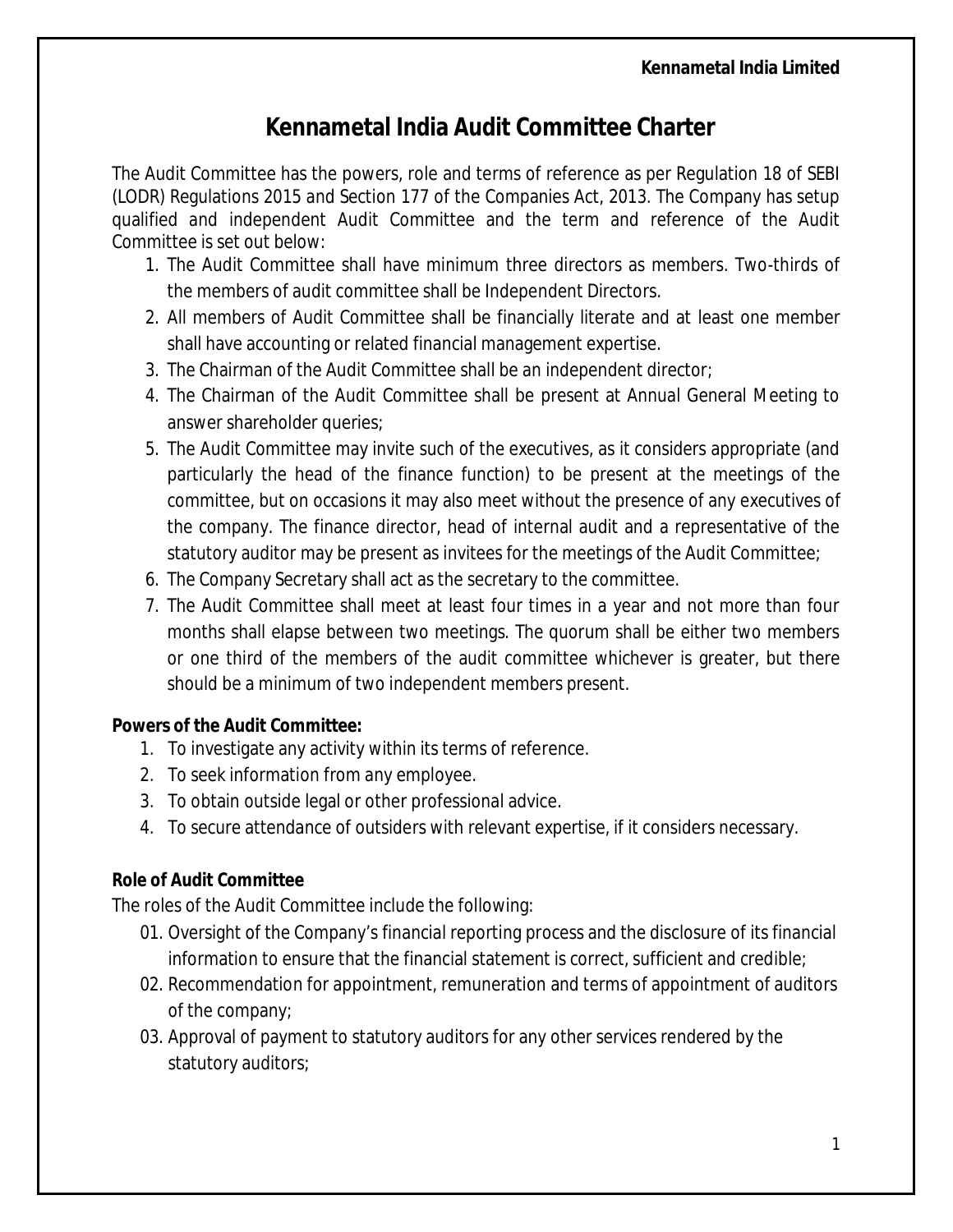- 04. Reviewing, with the management, the annual financial statements and auditor's report thereon before submission to the board for approval, with particular reference to:
	- a. Matters required to be included in the Director's Responsibility Statement to be included in the Board's report in terms of clause (c) of sub-section 3 of section 134 of the Companies Act, 2013
	- b. Changes, if any, in accounting policies and practices and reasons for the same
	- c. Major accounting entries involving estimates based on the exercise of judgment by management
	- d. Significant adjustments made in the financial statements arising out of audit findings
	- e. Compliance with listing and other legal requirements relating to financial statements
	- f. Disclosure of any related party transactions
	- g. Qualifications in the draft audit report
- 5. Reviewing, with the management, the quarterly financial statements before submission to the board for approval;
- 6. Reviewing, with the management, the statement of uses / application of funds raised through an issue (public issue, rights issue, preferential issue, etc.), the statement of funds utilized for purposes other than those stated in the offer document / prospectus / notice and the report submitted by the monitoring agency monitoring the utilization of proceeds of a public or rights issue, and making appropriate recommendations to the Board to take up steps in this matter;
- 7. Review and monitor the auditor's independence and performance, and effectiveness of audit process;
- 8. Approval or any subsequent modification of transactions of the company with related parties;
- 9. Scrutiny of inter-corporate loans and investments;
- 10. Valuation of undertakings or assets of the company, wherever it is necessary;
- 11. Evaluation of internal financial controls and risk management systems;
- 12. Reviewing, with the management, performance of statutory and internal auditors, adequacy of the internal control systems;
- 13. Reviewing the adequacy of internal audit function, if any, including the structure of the internal audit department, staffing and seniority of the official heading the department, reporting structure coverage and frequency of internal audit;
- 14. Discussion with internal auditors of any significant findings and follow up there on;
- 15. Reviewing the findings of any internal investigations by the internal auditors into matters where there is suspected fraud or irregularity or a failure of internal control systems of a material nature and reporting the matter to the board;